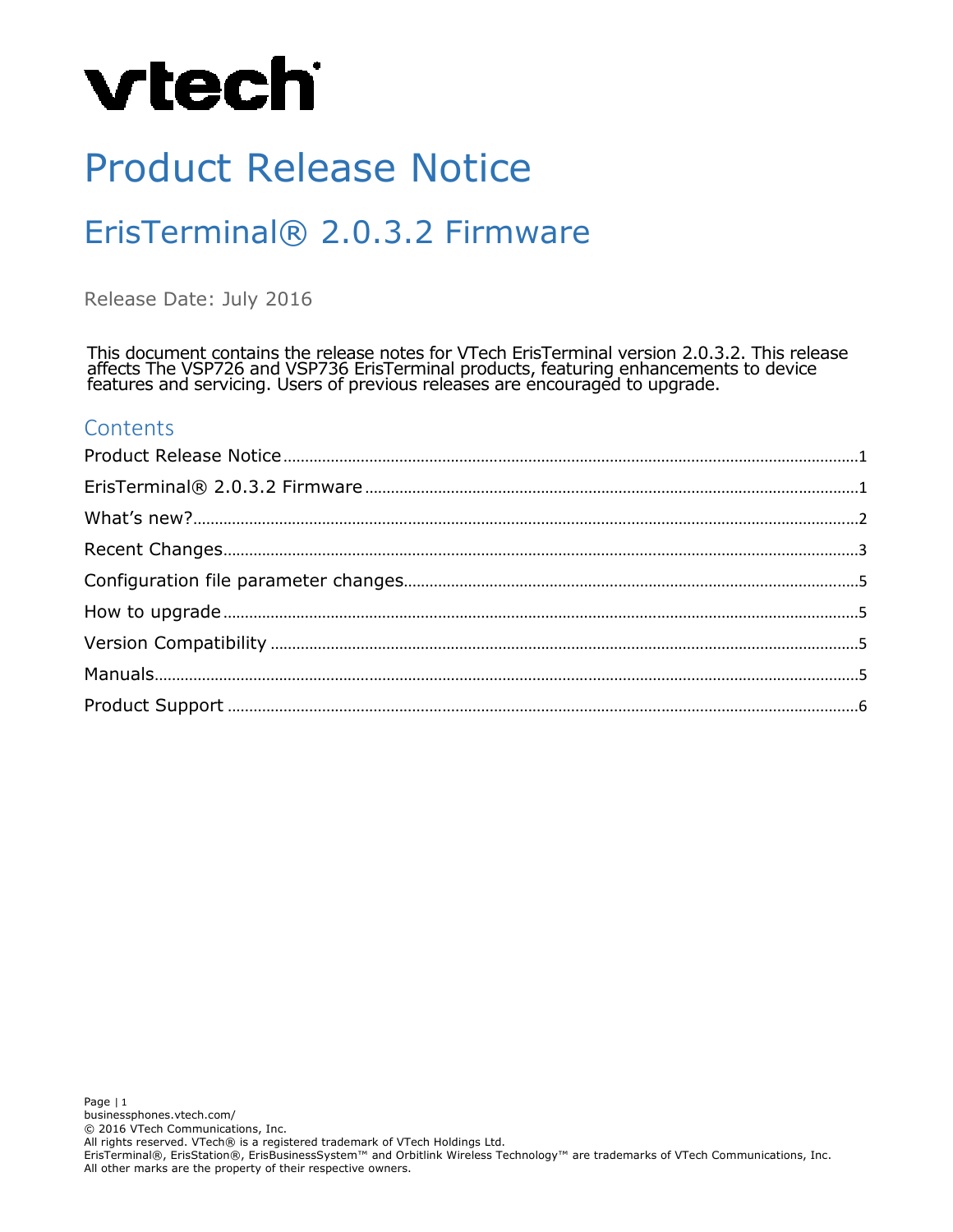# **vtec**

### What's new?

With the release of 2.0.3.2, the following features have been added. Numbers in parentheses indicate Vtech's internal tracking ticket number.

#### **Unconditional auto-answer (#82)**

- Auto-answer allows a Deskset to automatically answer incoming calls without any user intervention. This feature can be configured with a delay before answering and microphone muting options.
- This feature is controlled by the following parameters: call\_settings.accounts.x.unconditional\_auto\_answer\_enable call settings.accounts.x.unconditional auto answer delay call\_settings.accounts.x.unconditional\_auto\_answer\_mute\_on\_ans

#### **XML phone directory import and sync (#2441)**

- Internal device phonebooks can now be updated with XML files via provisioning or through a 3CX phone management console.
- Phonebook syncing can also be activated on the device itself.

#### **CSV phonebook import and export (#2807)**

• Phonebook directory data in CSV format can be now be imported onto devices and extracted using the web UI.

#### **Increased the number of configuration settings available to the web UI (#2953)**

- A number of settings that were previously provisioning-only are now configurable in the web UI.
- Examples of such options include key beeping, custom logo uploading, and idle timeout.

#### **Added an alternative option for BLF behavior in idle state (#3192)**

- BLF LED behaviour can now be changed to an alternate behaviour set that shines steady green during idle states.
- A new parameter governs this feature, user pref.blf\_indication\_option.

#### **Call transfer via Programmable Function Key (#3284)**

• Pressing a quick dial or BLF key during an active call will now transfer it to the selected BLF or quick dial extension.

#### **Performing handset software upgrades over the air now displays on screen update progress (#2734)**

#### **Security features have been added for whitelisting IPs for SIP and HTTP traffic (#2912)**

- This feature is available on the web UI and under new provisioning parameters:
	- trusted\_ip.x.allow\_ip
		- trusted\_ip.only\_accept\_allowed\_ip
	- trusted\_servers.only\_accept\_sip\_account\_servers

#### **RTCP-XR call quality statistics are now broadcasted during calls (#2569)**

• This is disabled by default and configurable with the new parameter: audio.rtcp\_xr.enable

#### **Added a DND key option to toggle DND status for all accounts (#2895)**

- This feature is applicable to custom soft keys, programmable hard keys, and programmable function keys
- This is handled for PFK's and soft keys by a new value for the following parameters:<br>pfk.x.feature "dnd all" pfk.x.feature "dnd all"<br>softkev.idle "dnd all" softkey.idle

#### **VPN Support (#1769)**

- VPN support is now enabled and configurable across SIP enabled phones
- VPN parameters are configurable through provisioning and can be enabled through the web UI: network.vpn.enable file.vpn.advanced\_config

Page | 2

businessphones.vtech.com/

© 2016 VTech Communications, Inc. All rights reserved. VTech® is a registered trademark of VTech Holdings Ltd.

ErisTerminal®, ErisStation®, ErisBusinessSystem™ and Orbitlink Wireless Technology™ are trademarks of VTech Communications, Inc. All other marks are the property of their respective owners.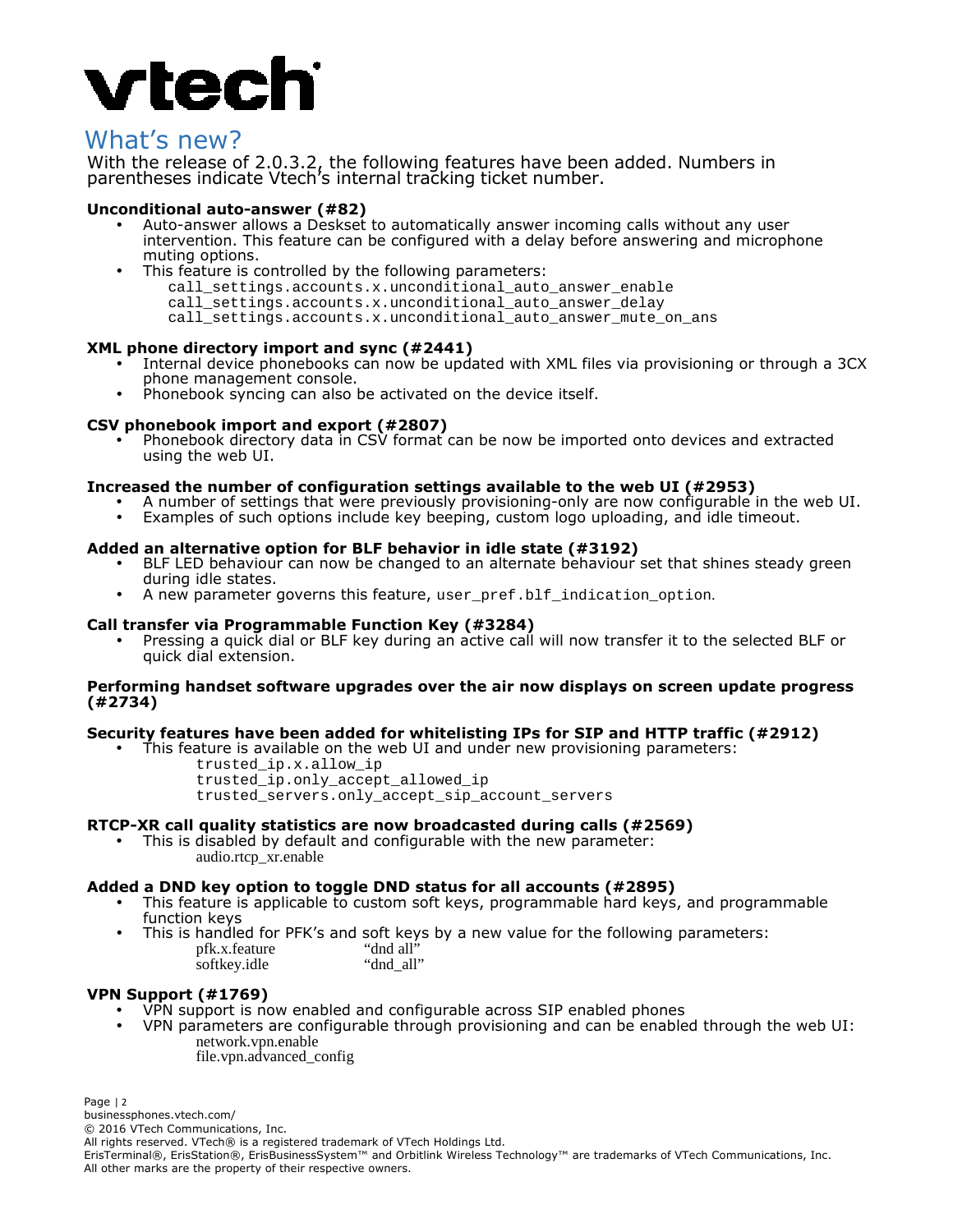## Recent Changes

All products:

| Description                                                                                                                       | Reference<br><b>Number</b> |
|-----------------------------------------------------------------------------------------------------------------------------------|----------------------------|
| Dial plan capacity has been increased from 99 to 150 characters                                                                   | 2716                       |
| Reduced speakerphone crackling jitter in some cases                                                                               | 2719                       |
| Improved web UI security with cache and cookie control                                                                            | 3443                       |
| Fixed some model identifiers being incorrect in LLDP traffic                                                                      | 3581                       |
| DND softkey behaviour discrepancies are now in line with hardkey behaviour (VSP736)                                               | 2519                       |
| SIP response codes being incorrect after call rejection when CFB is enabled have been<br>corrected                                | 2676                       |
| Cordless headset LED behaviour during line changes has been fixed (VSP736)                                                        | 2786                       |
| Ringing duration simultaneous calls on cordless headset models has been corrected                                                 | 2990                       |
| Dial mode switching after call transferring on cordless headsets has been fixed                                                   | 2991                       |
| Fixed an issue with SPEAKER keys being unable to end calls on base stations when cordless 3038<br>handsets are connected (VSP736) |                            |
| Fixed audio transmission sometimes dropping on cordless headsets when answering calls                                             | 3053                       |
| Call recording tones now play correctly after configuration                                                                       | 3165                       |
| Audio transmission dropping on cordless handsets after using HOLD key fixed                                                       | 3178                       |
| Fixed devices failing to detect voice messages on the Callcentric service                                                         | 3206                       |
| Fixed cordless handset connectivity sometimes dropping on call transfers (VSP736)                                                 | 3254                       |
| "On a call" message sometimes persisting through calls on cordless handsets has been<br>corrected (VSP736)                        | 3255                       |
| Exported configuration files now list sequential items in the correct order                                                       | 3270                       |
| Messages displayed during different upgrade procedures are now more descriptive                                                   | 3286                       |
| Fixed an issue on cordless headsets where a second call wouldn't ring if a call was on hold                                       | 3312                       |
| SD cards erroneously being reported as un-ejectable has been fixed (VSP726)                                                       | 3357                       |
| Freezing and connection failure issues when accessing the Broadsoft Enterprise Directory<br>has been fixed                        | 3401,<br>3605              |
| Headset LED behaviour during active calls has been fixed (VSP736)                                                                 | 3462                       |
| SPEAKER LEDs not functioning when using soft keys on desk sets has been fixed (VSP736)                                            | 3475                       |
| Fixed an issue that may cause new features to not get activated when upgrading firmware<br>with new provisioning files            | 3548                       |
| Fixed a DNS2 fallback issue during auto provisioning                                                                              | 3619                       |
| Hookswitch state becoming misaligned with user input has been corrected                                                           | 3628                       |
| Fixed XML directory entries not being in the correct order after a synchronisation                                                | 3684                       |

ErisTerminal®, ErisStation®, ErisBusinessSystem™ and Orbitlink Wireless Technology™ are trademarks of VTech Communications, Inc. All other marks are the property of their respective owners.

All rights reserved. VTech® is a registered trademark of VTech Holdings Ltd.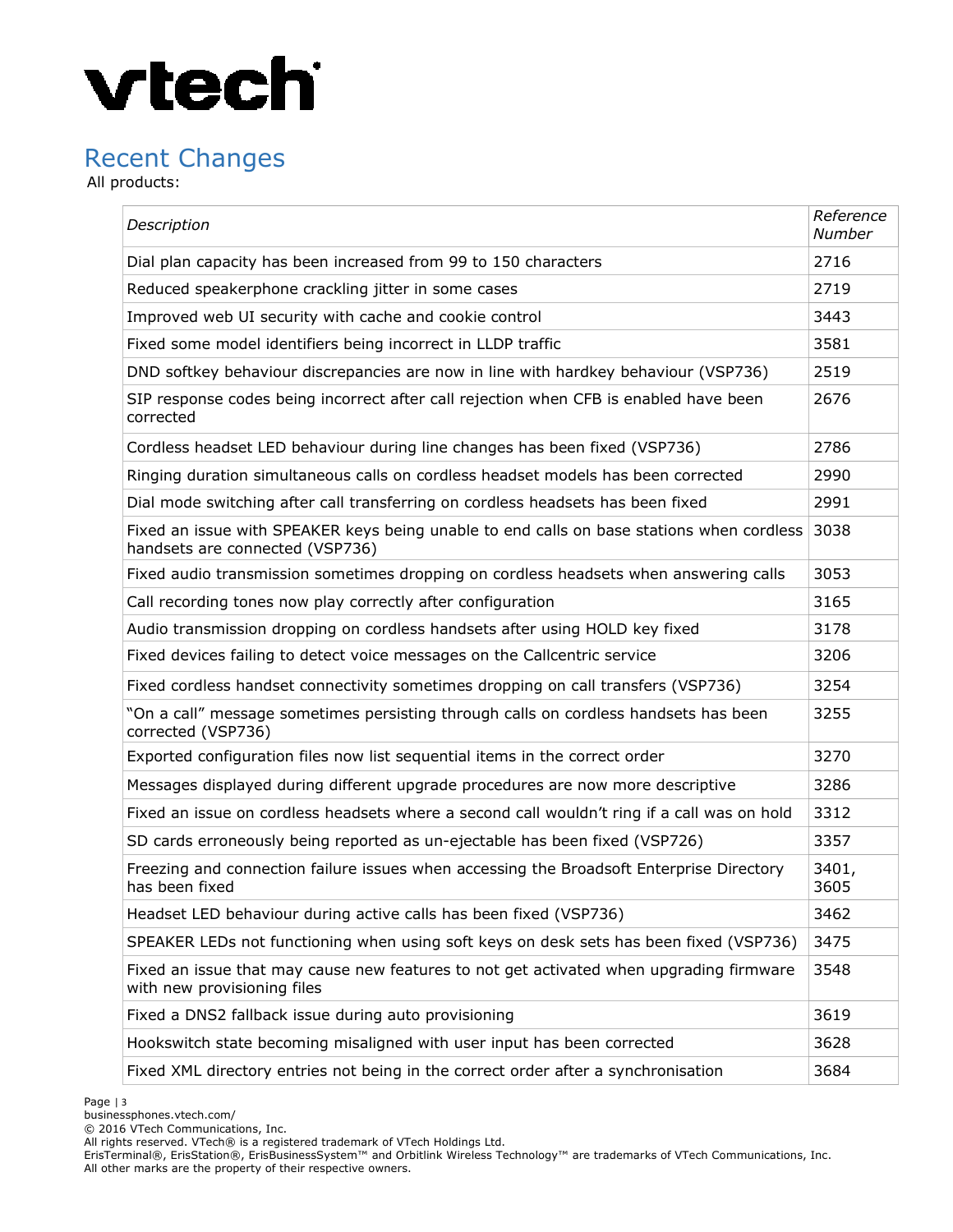| Units no longer double reboot following configuration and firmware updates                          | 3709 |
|-----------------------------------------------------------------------------------------------------|------|
| The firmware update process now displays more informative text prompts on screen                    | 3719 |
| BLF LED start up state being incorrect when using a Broadsoft server has been fixed                 | 3736 |
| Fixed the HEADSET and SPEAKER LED's not lighting during calls in some situations                    | 2164 |
| Fixed an issue with BLF traffic that caused "409 Bad request" errors after call capture<br>attempts | 2275 |
| LLDP-MED is now enabled by default on Vtech US devices                                              | 3564 |
| Fixed an issue where receiving multiple NOTIFY messages would result in incorrect BLF<br>behaviour  | 3586 |
| Other tones played in place of the busy tone in some situations has been corrected                  | 2437 |
| Missed calls mistakenly appearing on phones in a ring group has been fixed                          | 2528 |
| Fixed a reboot being triggered on some xml configuration updates                                    | 2686 |
| Fixed web UI button graphics being incorrect in non-English languages                               | 2814 |
| Fixed dial tags exhibiting incorrect behaviour when defined in internal xml (VSP736)                | 2969 |
| Fixed an issue with message waiting indicators not being consistent after server outages            | 3627 |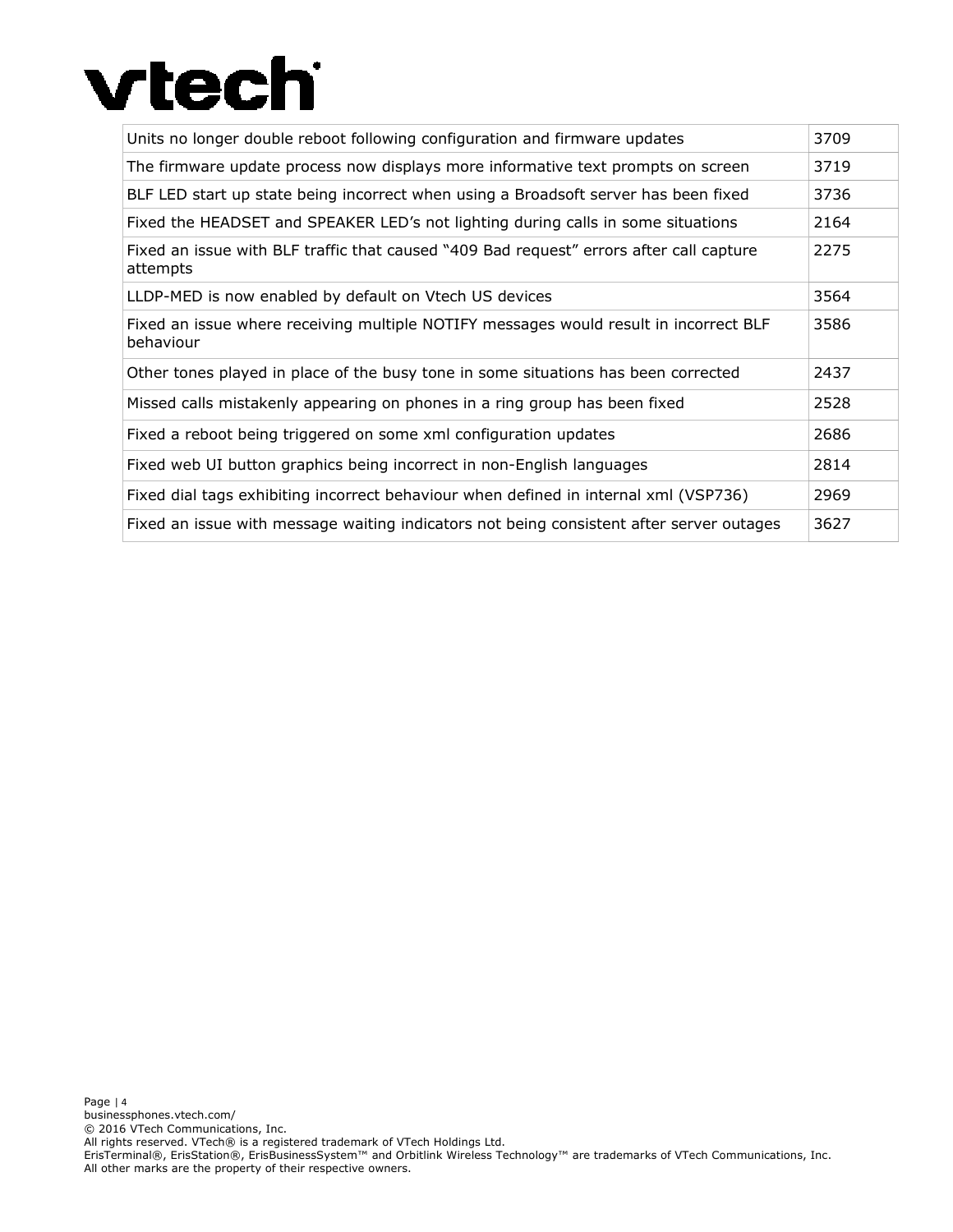## Configuration file parameter changes

The following configuration file parameters have been introduced or modified in 2.0.3.2:

| call_settings.accounts.x.unconditional_auto_answer_enable      | New Parameter     |
|----------------------------------------------------------------|-------------------|
| call_settings.accounts.x.unconditional_auto_answer_delay       | New Parameter     |
| call_settings.accounts.x.unconditional_auto_answer_mute_on_ans | New Parameter     |
| user_pref.blf_indication_option                                | New Parameter     |
| remoteDir.xml.x.name                                           | New Parameter     |
| remoteDir.xml.x.uri                                            | New Parameter     |
| remoteDir.xml.x.call_lookup_enable                             | New Parameter     |
| remoteDir.xml.x.contact_entry_tag                              | New Parameter     |
| remoteDir.xml.x.first_name_tag                                 | New Parameter     |
| remoteDir.xml.x.last_name_tag                                  | New Parameter     |
| remoteDir.xml.x.work number tag                                | New Parameter     |
| remoteDir.xml.x.mobile_number_tag                              | New Parameter     |
| remoteDir.xml.x.other_number_tag                               | New Parameter     |
| user_pref.quick_transfer                                       | New Parameter     |
| trusted_ip.1.allow_ip                                          | New Parameter     |
| trusted_ip.only_accept_allowed_ip                              | New Parameter     |
| trusted_servers.only_accept_sip_account_servers                | New Parameter     |
| audio.rtcp_xr.enable                                           | New Parameter     |
| network.vpn.enable                                             | New Parameter     |
| file.vpn.advanced_config                                       | New Parameter     |
| pfk.x.feature                                                  | Altered Parameter |
| softkey.idle                                                   | Altered Parameter |

### How to upgrade

Please refer to the Administrator and Provisioning Manual for your ErisTerminal product, available at http://businessphones.vtech.com/support/manuals

# Version Compatibility

Version 2.0.3.2 is compatible with previous versions.

### Manuals

For more information on the features described in this document, please reference the manuals and technical documents located here:

http://businessphones.vtech.com/support/manualshttp://businessphones.vtech.com/supp ort/manuals<sup>m</sup>http://businessphones.vtech.com/support/manuals<sup>m</sup>http://businessphones.vt ech.com/support/manualshttp://businessphones.vtech.com/support/manuals